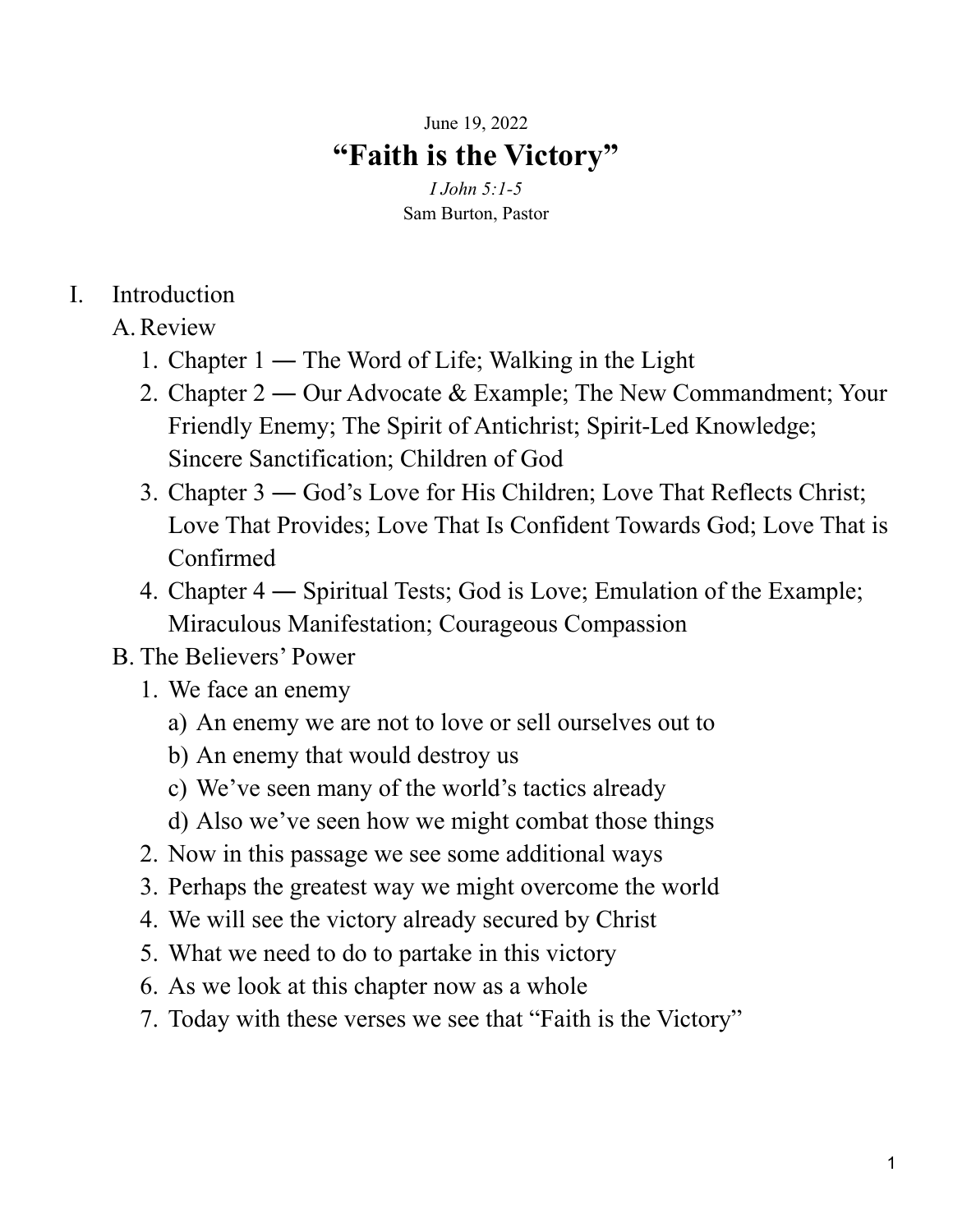- II. Victory Through the  $\qquad \qquad$   $($ v. 1)
- 

- A.Whosoever ― Anyone and Everyone
	- 1. No matter your past
	- 2. No matter your family life
	- 3. No matter what the theological gurus say
	- 4. God is not \_\_\_\_\_\_\_\_\_\_\_\_\_\_
- B. Believeth
	- 1. There are many things out there to be believed
	- 2. It's not enough simply to believe something
	- 3. It also matters *what* you believe
	- 4. Scripture's theme ― Only believe!
- C. Believe what?
	- 1. Believe Jesus
	- 2. That He is the Saviour; the one and only Way of salvation
	- 3. Beware of counterfeits; look out for
- D. New Birth
	- 1. The person who does this is said to be born of God
	- 2. So then, ANYONE who puts his faith and trust in Christ and repents of his sins is born of God
	- 3. We've seen already what it means to be born of God
		- a) The idea is that we have a new birth, or i.e. that we are made new
		- b) 2 Corinthians 5:17
		- c) 1 Peter 1:23
		- d) Titus 3:4-5
	- 4. We see a result of being "born again" in Jesus' words to Nicodemus in John 3
		- a) John 3:3
		- b) At the confusion of Nicodemus, Jesus clarifies in John 3:5
		- c) So then, the new birth is a \_\_\_\_\_\_\_\_\_\_\_\_\_\_\_\_\_\_\_ birth into God's family (Romans 8:16-17)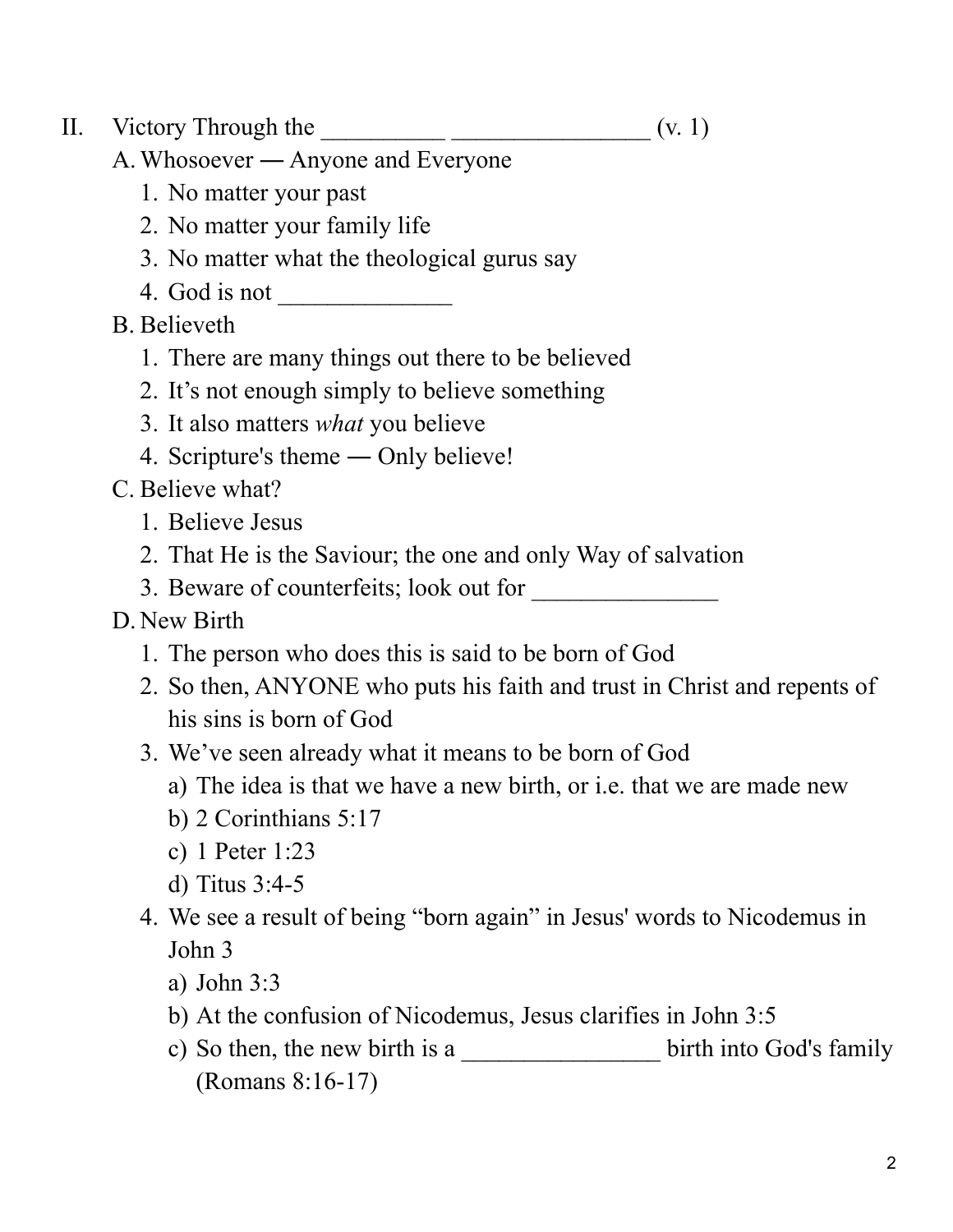d) The result of the new birth is eternal life through Christ

- E. Christian Love
	- 1. Our love for the One who saved us should compel us to love others who are saved as well
	- 2. Him that begat: God (1 Peter 1:3)
	- 3. Him also that is begotten: We the saved
	- 4. We ought to love one another
	- 5. The idea is also here that if we truly love God, we love His Son, Jesus Christ
	- 6. John 1:14. And the Word was made flesh, and dwelt among us, (and we beheld his glory, the glory as of *the only begotten of the Father*,) full of grace and truth.
- III. Victory Through the \_\_\_\_\_\_\_\_\_\_\_\_\_ of God (vv. 2-3)
	- A.We already saw in the previous verse that we are to love one another as brethren (1 Peter 1:22)
	- B. There is a standard to show that we love the children of God By loving God!
	- C. How then do we show that we love God?
		- 1. Keep His commandments

 $\frac{1}{2}$ 

- 2. Jesus, as God in the flesh, told us in John 14:15. *If ye love me, keep my commandments.*
- 3. So then, the only way to love the brethren and show that we love the brethren is to love God and keep His commandments
	- a) This rules out acting on what I want
	- b) This rules out acting on what others want
	- c) It leaves room only for what God desires for each of us
	- d) This takes a great deal of submission; Yielding \_\_\_\_\_\_\_\_\_ will for
- 4. This includes the command we've seen repeatedly already: John 15:12
- 5. We Love God's people by loving God and keeping His commandments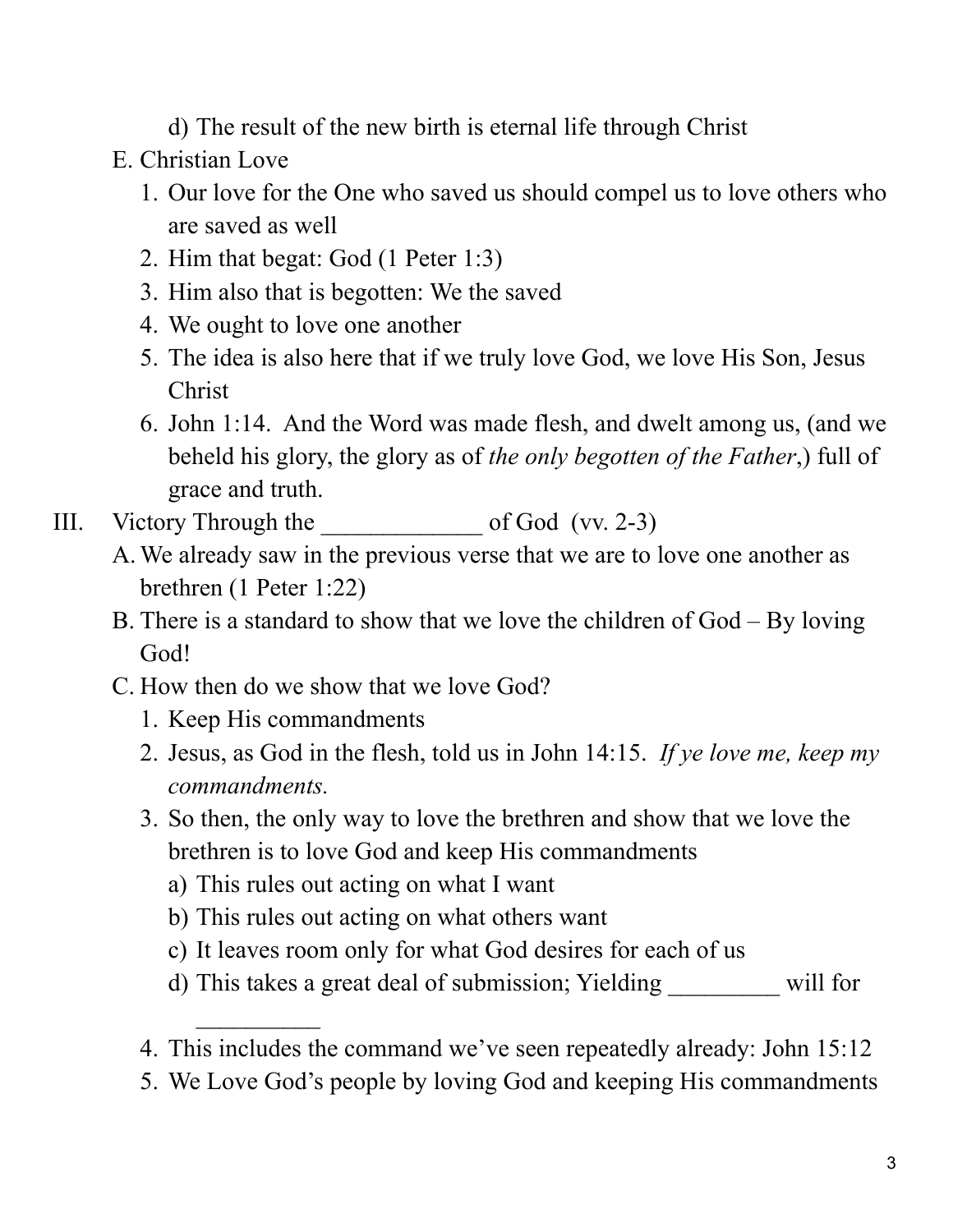- 6. But we also Love God and keep His commandments when we love God's people
- D.Boundaries (v. 3)
	- 1. A loving parent sets boundaries and rules for a child
	- 2. God shows us His love in His commandments
	- 3. We see the heart of God and His desire for us as His children
	- 4. In His boundless love, he desires that we adhere to His commandments
		- a) Keep: *to regard, to* \_\_\_\_\_\_\_\_\_\_\_\_\_\_\_ *to; to have in custody for security or preservation*
		- b) We understand that we are to obey Him and do what he says
		- c) Why would we "guard" His commands? Because we value them and there are those who would abuse and twist them
	- 5. His commandments are not grievous
		- a) Thus we must \_\_\_\_\_\_\_\_\_\_\_\_\_\_\_\_\_\_\_\_\_ them and \_\_\_\_\_\_\_\_\_\_\_\_\_\_\_\_\_\_\_\_\_\_ them on
		- b) Grievous: *Af lictive; painful; hard to be borne; Causing grief or sorrow*
		- c) They may at times conflict with the flesh and that's alright as long as we do not succumb to the flesh (Galatians 5:17)
		- d) Jesus said that His yoke is easy and His burden is \_\_\_\_\_\_\_\_\_\_\_\_\_\_\_\_\_\_\_\_\_\_\_\_\_\_\_
		- e) HIS commands are not grievous; If there is a problem, it is with us
		- f) ANYTHING He calls us to is no great thing
			- (1) This includes His call to keep His Commandments; we are redeemed and He wants us to live like it and point others to Him
			- (2) This includes any trials we might be called to bear (2 Corinthians 4:17-18)
		- g) The reasons for His commands are not grievous; He loves and want to protect us
		- h) The commandments in and of themselves are not grievous; He's given us His power and might to love and follow Him <Victory Through the New Birth>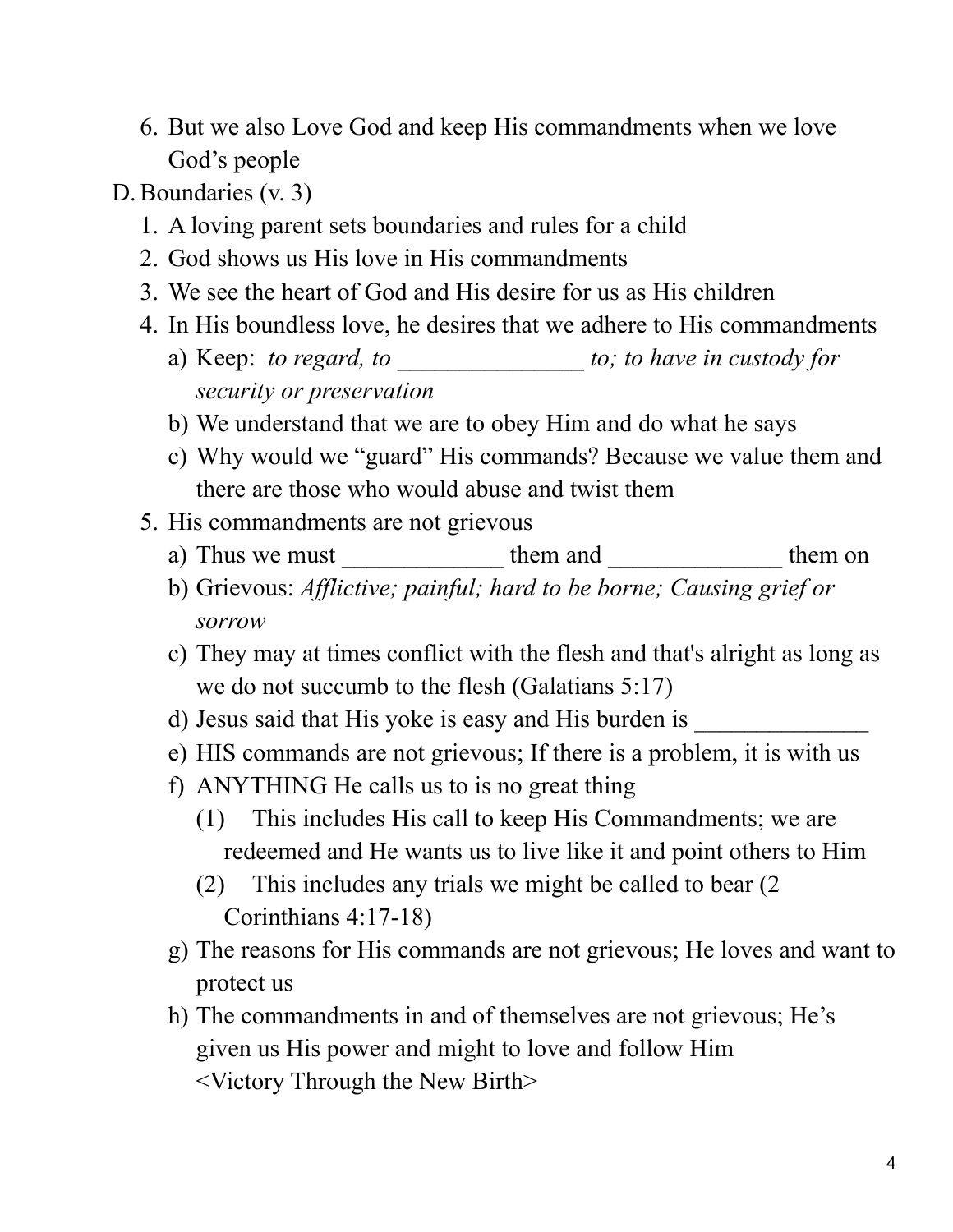<Victory Through the Love of God>

- IV. Victory Through \_\_\_\_\_\_\_\_\_\_\_\_\_\_\_ (v. 4)
	- A. The world
		- 1. The system of the world, as we saw in 2:15-17
		- 2. It's lack of morals
		- 3. It's sin and debauchery that more and more is readily accepted
		- 4. Those sold out to the world who would oppose Christ
	- B. The \_\_\_\_\_\_\_\_\_\_ \_\_\_\_\_\_\_\_\_\_\_\_\_
		- 1. We who have been saved
		- 2. This verse says that we are guaranteed overcomers
		- 3. But again, to overcome the world, we must be born of God
		- 4. No God, No Victory Know God, Know Victory
	- C. Power of Faith
		- 1. Here we see that faith IS the victory that overcometh the world
		- 2. Due to the One on whom our faith is placed God Almighty
		- 3. So then it is not simply the fact that we have faith, it is Whom we have \_\_\_\_\_\_\_\_\_\_\_\_\_\_ our faith and trust in
		- 4. We have just been talking about being born of God which is faith unto Salvation (Ephesians 2:8)
		- 5. If we are born of God we can overcome the world around us and do it by faith
		- 6. Salvation by grace through faith is in itself victory over Satan and his doomed domain

<Victory Through the New Birth>

- <Victory Through the Love of God>
- <Victory Through Faith>
- V. Victory Through  $\frac{1}{\sqrt{1-\frac{1}{2}}\sqrt{1-\frac{1}{2}}\sqrt{1-\frac{1}{2}}\sqrt{1-\frac{1}{2}}\sqrt{1-\frac{1}{2}}\sqrt{1-\frac{1}{2}}\sqrt{1-\frac{1}{2}}\sqrt{1-\frac{1}{2}}\sqrt{1-\frac{1}{2}}\sqrt{1-\frac{1}{2}}\sqrt{1-\frac{1}{2}}\sqrt{1-\frac{1}{2}}\sqrt{1-\frac{1}{2}}\sqrt{1-\frac{1}{2}}\sqrt{1-\frac{1}{2}}\sqrt{1-\frac{1}{2}}\sqrt{1-\frac{1}{2}}\sqrt{1-\frac{1}{$ 
	- A. To Further reinforce our previous points, John asks a question of reiteration and summation